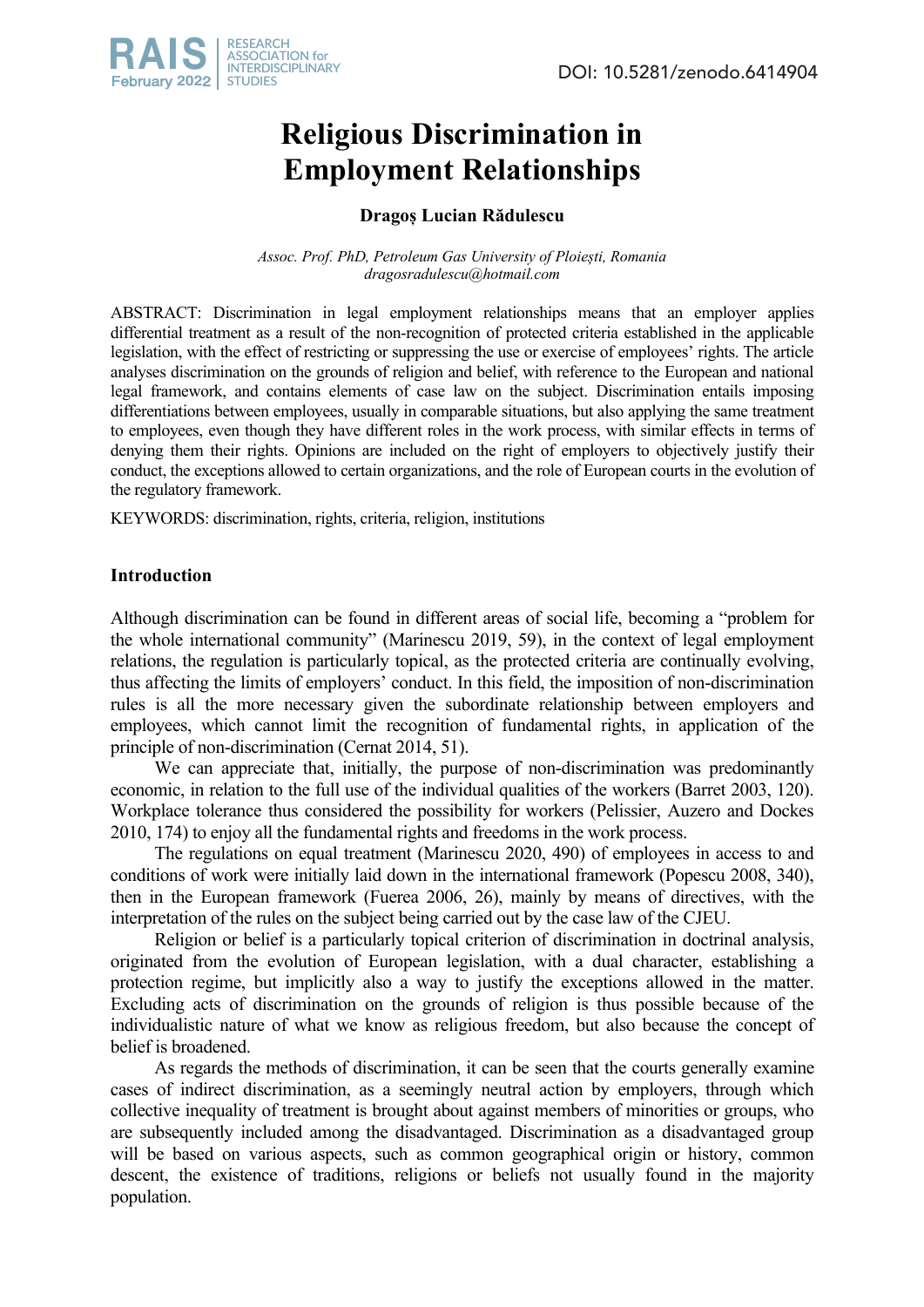With regard to the term belief, freedom of religion extends to the category of ideas, personal, philosophical or moral convictions, and in this sense, atheism can be included in this category. Other beliefs such as pacifism, the Church of Scientology, Sikhism, Jehovah's Witnesses are also accepted, provided there are religious practices on which they are based.

Thus, in the European area, discrimination on belief and religious grounds has derived from the analysis of how employers approached workers from such minority groups in their legal employment relationships (Muscalu 2015, 223), which went beyond the ideal of imposing recognition of the general principle of equality as a priority. In this respect, it can be seen that discrimination based on this criterion has dominated the attention of decision-makers in this field since the European area became a destination point for immigrants of Islamic origin from conflict zones. This phenomenon of migration has led to a proliferation of marginalization and exclusion, including in the field of legal employment relations, based not only on issues relating to the direct religious manifestations of these groups, but also on issues relating to their clothing and traditions.

As a result, limiting cases involving the segregation of members of these minority groups, when it is not easy to analyze directly the behavior underlying a particular religion, as religious communities have different ways of expressing their belief, has led to the issuing of specific regulations in this field. We can state that religious discrimination has become a priority area of regulation in the European space, as phenomena related to the migration of the population of Islamic origin took place, resulting in marginalization and segregation, reflected in labor relations through unequal access to employment.

On the other hand, interpreting discrimination cases raises the question of whether religious orientation can be considered a strict matter of a person's decision, as opposed to other issues like personal characteristics such as age or disability that cannot be unilaterally changed. In this respect, the general view was that the criteria for discrimination cannot be separated in this way and religion cannot be excluded on the grounds that it is a strictly subjective component that can be changed at any time by the mere act of a person's will.

#### **International and European context**

Specific regulations on non-discrimination on belief and religion grounds were first issued in international and later European legislation and transposed into the national laws of the Member States. These regulations have been the subject of doctrine and case law and have been continuously interpreted and supplemented, which has led to legislative developments over time.

In this regard, we mention as normative acts at the level of international legislation, the United Nations International Convention on Civil and Political Rights of 1966, the United Nations Convention on the Elimination of Racial Discrimination of 1965, the Universal Declaration of Human Rights, the United Nations Convention on the Elimination of All Forms of Discrimination against Women, the United Nations Covenants on Civil and Political Rights and on Economic, Social and Cultural Rights, as well as Convention No 111 of the International Labor Organization on the prohibition of discrimination in respect of employment and occupation.

In the European context, the regulations originate from the TFEU through the provisions of Articles 10 and 19 (formerly Article 13 of the Amsterdam Treaty), in particular the right of the European Council to legislate against discrimination on belief and religious grounds, the 1950 European Convention for the Protection of Human Rights and Fundamental Freedoms, the 1996 Charter of Fundamental Rights of the European Union, through Articles 10 and 12, Council Directive 2000/78/EC of November 27, 2000 establishing a general framework for equal treatment in matters of employment and occupation (the previous protection was achieved through Directive 2000/43/EC implementing the principle of equal treatment between persons irrespective of racial or ethnic origin, replaced by Directive 2000/78/EC) and Council Directive 76/207/EEC of February 9, 1976 on the principle of equal treatment for men and women as regards access to employment, vocational training and promotion, and working conditions.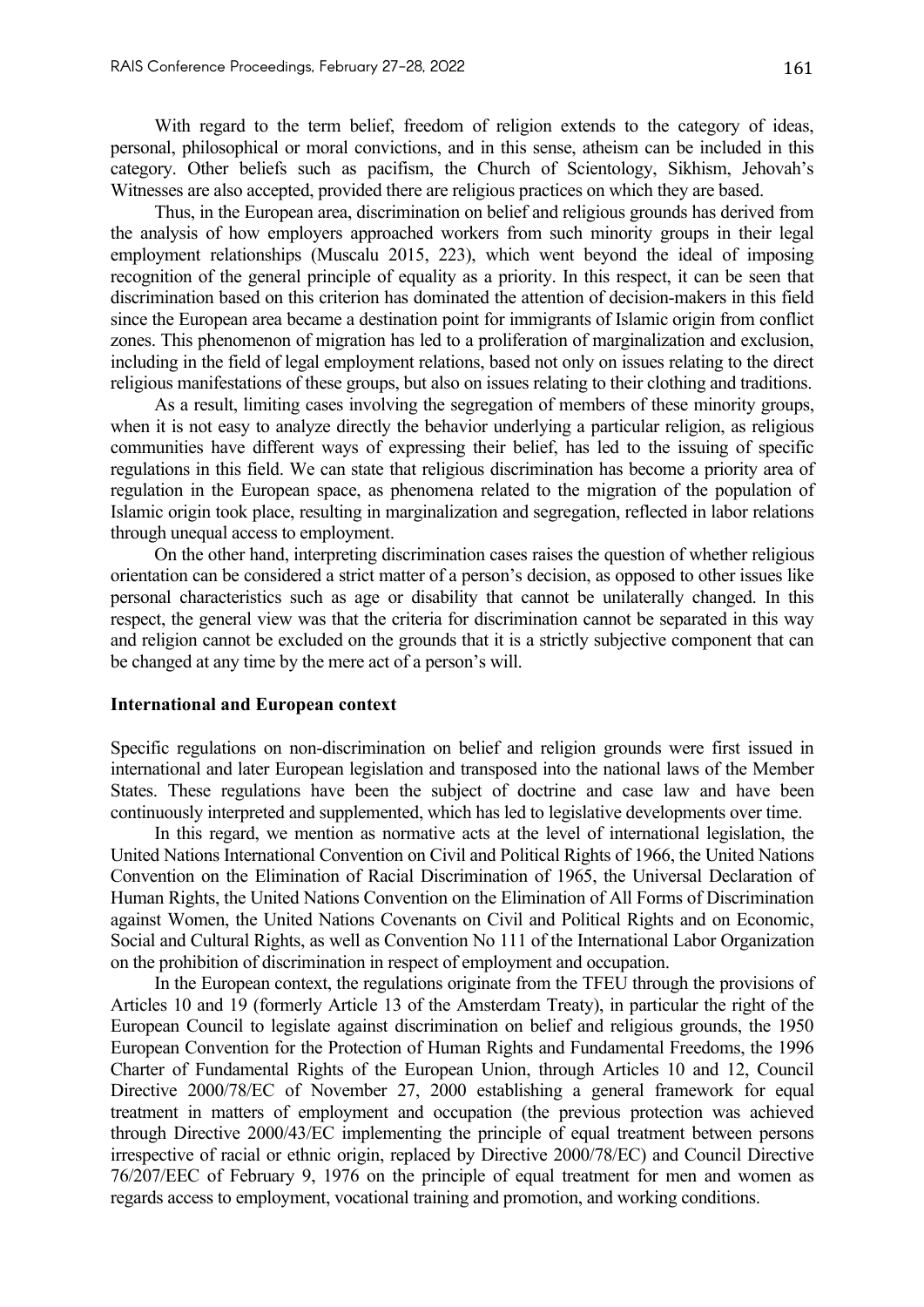Under the European Treaties, Member States are allowed to establish extensive rules and protection measures other than those contained in the Charter of Fundamental Rights of the European Union or the European Convention on Human Rights. There are also exceptions to the rule prohibiting discrimination, and it is possible to introduce additional legal provisions in favor of certain advantages and disadvantages, in order to establish an equal degree of access to certain rights and to apply the principle of non-discrimination (Roș 2017, 37).

However, it can be considered that, in European law, in matters of non-discrimination, the secondary legislation represented by directives takes precedence over the primary legislation of the Treaties, but with a limitation on the legal grounds that can be invoked. In this respect, the European Convention on Human Rights regulates freedom of religion through the provisions of Article 9 on freedom of thought, conscience and religion, and non-discrimination on religious grounds through Article 14 on the exercise of rights and freedoms without discrimination. The principle of non-discrimination enjoys a certain autonomy, derived from the ECHR jurisprudential interpretations, a situation (Weiwei 2004, 14) also analyzed in the American law system with respect to racial discrimination.

According to the Convention, everyone has the right to freedom of thought, conscience and religion, to choose another religion or belief, to manifest their religion or belief in public or in private, limited only on grounds of public safety or morals, public order, health or the protection of the rights and freedoms of others. On the other hand, according to the European Court of Human Rights, the interpretation of Article 9, in terms of the manifestation of religion, presupposes the performance of acts that are essentially religious in nature, for example worship, and that contain a fundamental belief, which would thus exclude any contrary legal duties imposed by a potential employer in an employment relationship.

It can be seen that Article 9 does not define the concept of religion and is thus subject to interpretation and application to all religions and beliefs, but also to an extension of protection to the category of philosophical ideas or concepts that are of course accepted in democratic societies, in the context of employment relationships, where an employee is required to perform duties contrary to the requirements of his or her religion.

A specific situation occurs with the concept of caste, as the European Parliament Resolution of October 10, 2013 on caste discrimination, based on the assumption of the provisions of international conventions, defines it in a socio-religious context, considering the existence of societies made up of groups classified according to descent and occupation. We can consider in this respect the International Convention on the Elimination of All Forms of Racial Discrimination (CERD) or the Convention on the Rights of the Child and International Labor Organization Convention No. 111. In this case, the establishment of protection rules was based not only on the existence of political discrimination, but also on that found in the labor market, in order to limit exclusion and inequality, usually in the Asian space. In practice, the non-recognition of the principle of non-discrimination led to an increase in illegal practices and in the number of people who became victims of forced or bonded labor.

We can see that, in line with the UN Guiding Principles on Business and Human Rights and the OECD Guidelines, non-discrimination in legal employment relationships, as a fundamental labor right, includes caste discrimination. Thus, it is considered a violation of human rights to recognize and maintain caste-based hierarchies, implying a restriction of rights within a framework of continued and accepted segregation.

For example, we consider the issue of inequalities identified in the case of Dalit women, as well as those found in the case of other women in communities or societies that admit the existence of caste systems, especially as potential victims are reluctant to report the violence to which they are subjected for fear of their own safety or exclusion from their communities.

The legislator sought to introduce mechanisms for the recognition of UN principles in order to limit cases of caste-specific discrimination on grounds of occupation and descent. As a result,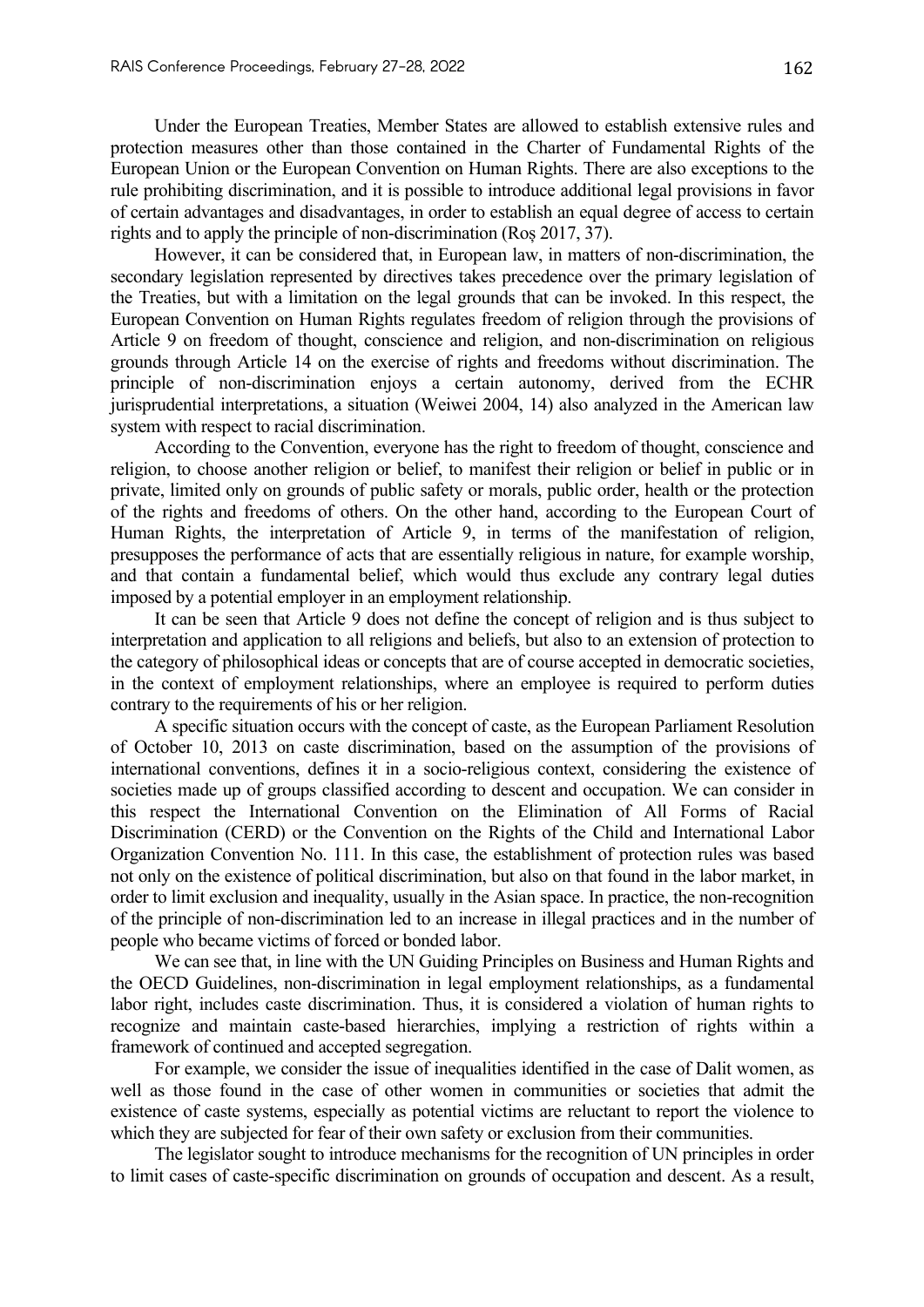the promotion of non-discrimination policies in this regard became necessary for the social inclusion of caste members, including in legal employment relationships.

#### **Jurisdictional interpretation**

In this respect, the ECHR initially interpreted the provision requiring protection against discrimination restrictively, recognizing as an exception the situation where the employee has voluntarily accepted a certain limitation of their beliefs, on the grounds that they may at any time proceed to change their place of work, thus identifying the concept of voluntary withdrawal from the right to religious freedom.

In this respect, we note the case of Steadman vs. United Kingdom (1997), concerning the violation of religious freedom and belief by obliging an employee to work on Sundays, which was considered to be without interference with his individual religious right where this day was considered to be a non-working day, there being the option of changing their workplace. The concept of voluntary acceptance of restrictions on religious freedom is also found in the ECHR decision in X vs. United Kingdom (1981), concerning the restriction of a Muslim teacher's ability to pray at work on Fridays, where their individual employment contract was held not to affect their religious freedom, as they voluntarily accepted it, even though it contained working hours to be performed during that time.

Subsequently, ECHR case law has allowed decisions contrary to the above, thus restricting the concept of voluntary acceptance as a possibility for a victim of discrimination to opt for another job. In practice, in Darby vs. Sweden (1990), the Court held that the possibility for a victim to change his or her place of employment to another employer in order to manifest his or her religious belief is not in reality a reasonable option for the victim, and that this requirement is disproportionate, onerous and incompatible with the right invoked.

The same interpretation is also found in Copsey vs. WBB Devon Clays Ltd (2005), not accepting voluntary agreement as an exception to discrimination on religious grounds, although the ECHR reasoned the dismissal of the complaint on the grounds of voluntary acceptance and lack of interference with Article 9 of the Convention, as the employee was dismissed as a result of their refusal to work on Sundays, which is prohibited by Christian doctrine. The Court stated that the option of giving up the post occupied, as the only way of exercising one's religion, was in fact an indirect obligation on the victim to accept the condition of unemployment as a personal sacrifice, which was not in keeping with the fundamental nature of the rights in question.

On the contrary, it was accepted that a way of excluding discrimination provided for in Article 9 of the Convention, in conjunction with Article 4(2) of Directive 2000/78/EC, was motivated by the autonomy of churches or organizations whose ethos is based on religion to proceed to limit the individual rights of their staff, theoretically in order to preserve their image and credibility. Thus, under the provisions of Article 4(2), it does not constitute discrimination to apply a difference in treatment based on a person's religion if the nature of the activities imposed on the basis of religion constitutes genuine, legitimate occupational requirements justified by the ethos of that organization within churches or public or private organizations ethically based on religion or belief.

Thus, in Muhammed vs. Leprosy Mission International (2009), the subject matter of the discrimination complaint concerned the requirements of that religious organization in relation to employment practices. In this regard, Leprosy Mission International refused the application for the position of financial administrator submitted by an applicant of Muslim origin, on the grounds that employing a non-Christian would affect the maintenance of the Christian ethos, considering that the desire to recruit a person of Christian faith was a legitimate and proportionate occupational requirement.

Mr. Muhammed filed the complaint, considering himself the victim of a case of discrimination on the grounds of religion, which was rejected by the court on the grounds that the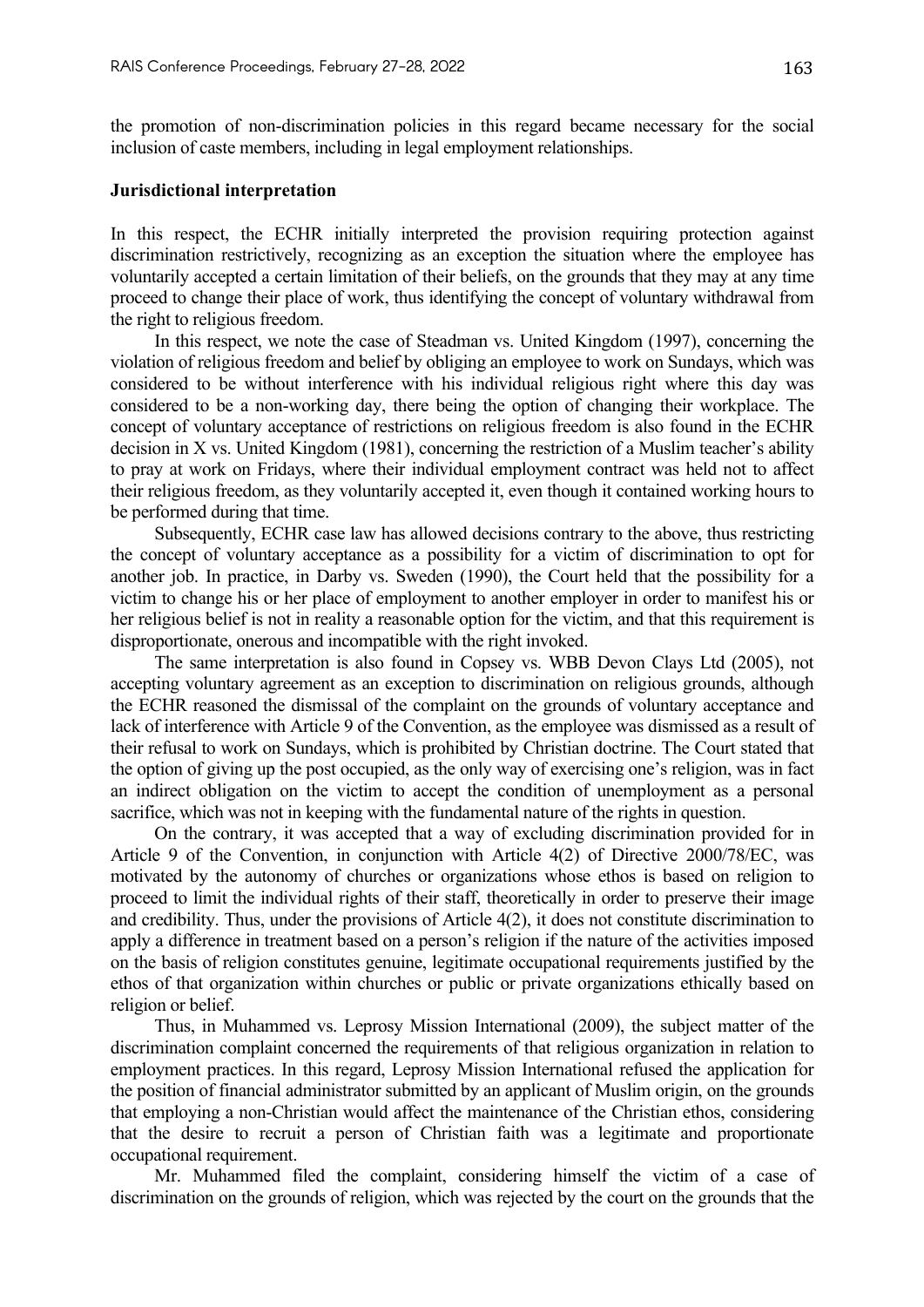employer's action was legitimate, as a genuine occupational requirement, since the Christian ethos was found in all aspects concerning that organization, although the applicable national law did not provide for such an exception.

A similar interpretation of Article 4(2) of Directive 2000/78/EC was given in Rommelfanger vs. Germany (1989), the complaint related to the dismissal of a doctor employed by a Catholic hospital who had publicly expressed his opinion in support of abortion. The German Constitutional Court guaranteed the religious autonomy of organizations, in this case the Catholic Church, considering that religious freedom took precedence over freedom of expression, motivated by a duty of loyalty to such religious institutions to which one adheres by voluntary contracts.

In practice, in the case in question, although the Member States are under an obligation to declare rules contrary to the principle of equal treatment null and void, the employer's claim that the prohibition on employees expressing public opinions in favor of abortion was a reasonable requirement between freedom of expression and the nature of the job was considered objective. Moreover, the proposal for a Council Directive on implementing the principle of equal treatment between persons irrespective of religion or belief, disability, age or sexual orientation 2008/0140 is based on freedom of thought, conscience and religion envisaged a ban on differential treatment outside the labor market as well, without prejudice to the status of churches and nondenominational organizations or religious communities in the Member States.

Another legal act in this field is the Charter of Fundamental Rights of the European Union, which, on the other hand, in terms of non-discrimination, stipulates in Article 21 some protected criteria, including religion or belief. In this respect, Article 52(3) contains conditions similar to the rights guaranteed in the ECHR.

With regard to the provisions of Directive 2000/78/EC establishing a general framework for equal treatment in matters of employment and occupation, the interpretation of the forms of discrimination contained therein, direct, indirect, multiple, will be left to the discretion of the courts. The scope of the Directive covers the public and private sectors, access to employment, selection criteria, vocational guidance and training, recruitment, promotion, further training and retraining, and dismissal and payment.

In the case of the direct method, the party who discriminates, even if erroneously, has to apply unfavorable treatment on the basis of religion or belief, not only if the victim belongs to a particular religion or belief, but also if the victim is associated with other persons who practice a particular religion, for example if the victim is related to another person belonging to a religious group. In this sense, discrimination also exists when it stems from an employer's religious beliefs, if the employer applies unequal treatment because their own religion differs from that of their employee, who for example is dismissed on the grounds that they married a previously divorced person. With regard to direct discrimination on grounds of religion and belief, we can see that the employer can prove absolutely limited justifications for their actions, such as the need for job requirements that are only compatible with a particular religion, such as requirements imposed in churches or public organizations based on ethos or affirmative action.

On the other hand, indirect discrimination allows for exceptions. In this respect, the application of differences in treatment justified by the prevention of or compensation for disadvantages to members of groups characterized by practicing the same religion or belief is not considered to be discrimination, and more favorable provisions for other persons may be permitted in this case. It is also not considered discrimination if it is proved that the employer has genuine and justified occupational requirements in relation to the differential treatment of its employee, and the court is entitled to examine the objectivity and reasonableness of such measures, aspect found in the case Bilka Kaufhaus GMBH vs. Karin Weber von Hartz (1986).

In this respect, an apparently discriminatory act becomes justified, for example by applying the provisions of internal regulations issued in a religiously neutral manner and respecting the proportionality of the measures taken by the employer to guarantee religious freedom. The court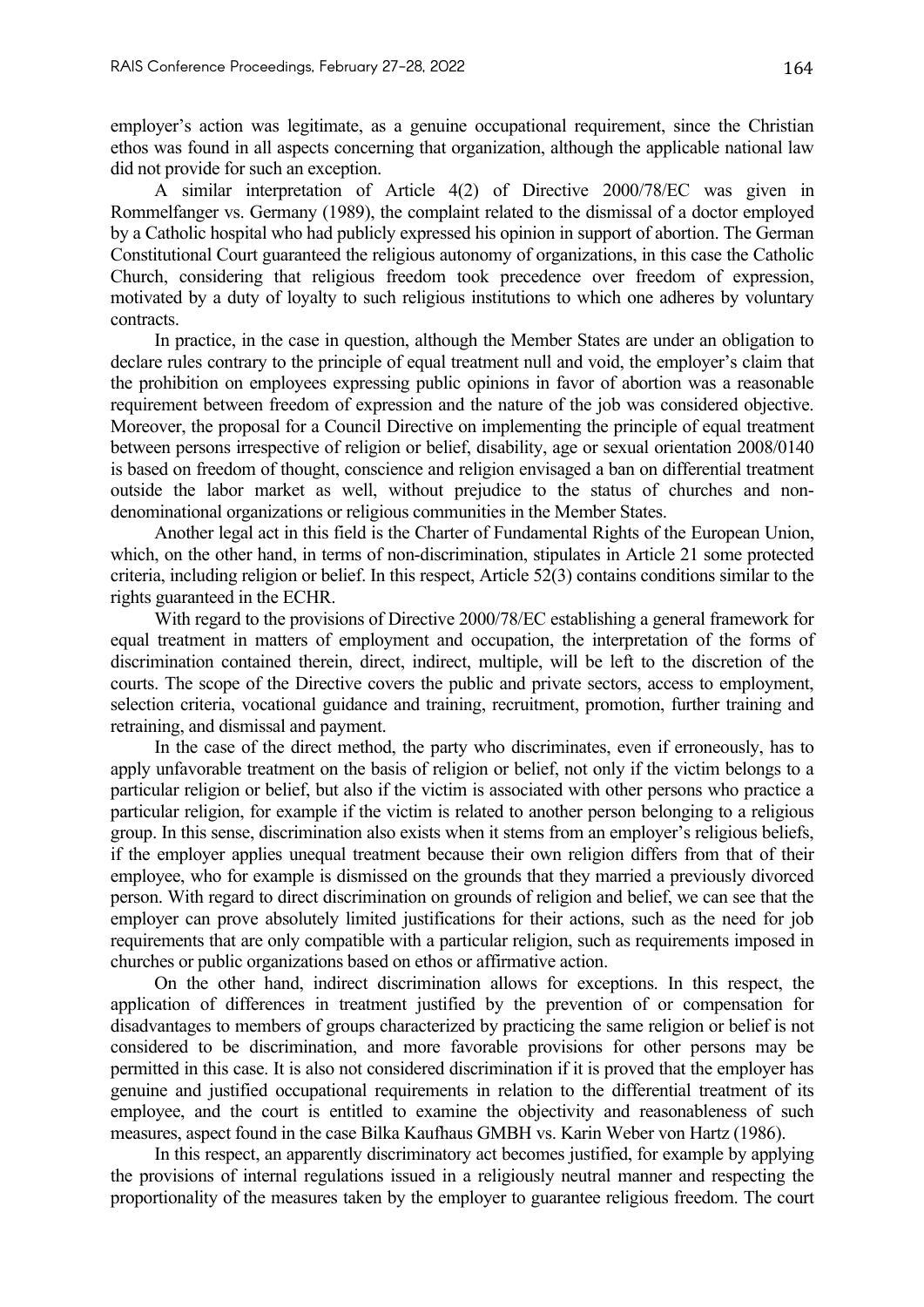will consider the reasons for the employer's action, for example to introduce unique work uniforms, including for employees of a particular religious group, which may contravene the requirements of their own religion, but the aim of the measure must be linked to the desire to limit potential accidents at work which may result from wearing clothing unsuitable for the workplace.

On the contrary, upholding the worker's religious freedom does not allow the unlawful application of positive measures, such as the right of priority access to promotion for an employee with a particular religion, even if he or she is part of a religious minority in that workplace compared to others in the same structure. Positive measures aim to compensate for possible drawbacks faced by members of a religious group considered to be disadvantaged; differential treatment does not amount to discrimination, although members of other groups of a different religion will not have similar rights.

On the other hand, in the case of incitement as a form of discrimination, the provisions of the Directive imply, for example, the existence of a request issued by a particular employer to a recruitment company not to consider applicants belonging to certain religious groups, and the harassing conduct of some of the victim's colleagues in repeatedly making jokes about the clothing of another employee of Muslim origin, when the employer did not take any measures to protect the victim, even though it was aware of this.

## **Discrimination legislation in Romania**

National legislation on discrimination comprises a set of rules found in Articles 4(2), 16(1) and 30(7) of the Constitution on the equality of citizens before the law, equal pay and the incitement to discrimination, Articles  $5(1)$  and  $6(3)$ ,  $39(1)(d)$  and (e),  $59(a)$ ,  $159(3)$  of the Labor Code on equal treatment, equal pay, dignity at work and dismissal, applicable to legal employment relationships (Țiclea 2015, 21; Vartolomei 2009, 201; Panaite 2017, 22; Dorneanu 2012, 86, 88; Ștefănescu 2014, 741).

The regulations are supplemented by the provisions of Government Ordinance No 137/2000 on the prevention and punishment of all forms of discrimination, which constitutes the general framework (Athanasiu and Vlăsceanu 2017, 27), i.e. the common law on discrimination and which transposes (Popescu 2014, 99) the provisions of Directives No 2000/43/EC which aims to promote the principle of equal treatment between persons irrespective of racial or ethnic origin and No 2000/78/EC which requires equal treatment in employment and occupation and establishes protection in regards to working conditions, recruitment criteria, promotion or vocational training, and establishes the National Council for Combating Discrimination (CNCD).

The Ordinance requires that treatment based on membership of a particular religion or belief be defined as discrimination when the effect is to create an intimidating, hostile, degrading, humiliating or offensive environment, resulting in the restriction, removal of the recognition, use or exercise of rights on an undifferentiated basis.

Article 1(2)(i) of the Ordinance regulates a guarantee of equal treatment in legal employment relationships, with the aim of guaranteeing the equal right to work, the free choice of occupation and the maintenance of fair and satisfactory working conditions, and also criminalizes the refusal of an employer to employ a person on the grounds that he or she belongs to a particular religion or belief, as well as the making of the employment of a person conditional on his or her belonging to these criteria (Atanasiu and Vlăsceanu 2017, 28).

In terms of interpreting discrimination cases, it must be proven that a certain person is treated less favorably than another person in a comparable situation, with the application of unlimited discrimination criteria relating to race, nationality, ethnicity, language, religion, social category, beliefs, gender, sexual orientation, age, disability, membership of a disadvantaged group, and any criterion that has as its effect that of creating an unequal legal situation is analyzed, Romanian law establishing a regime of favor compared to the European one.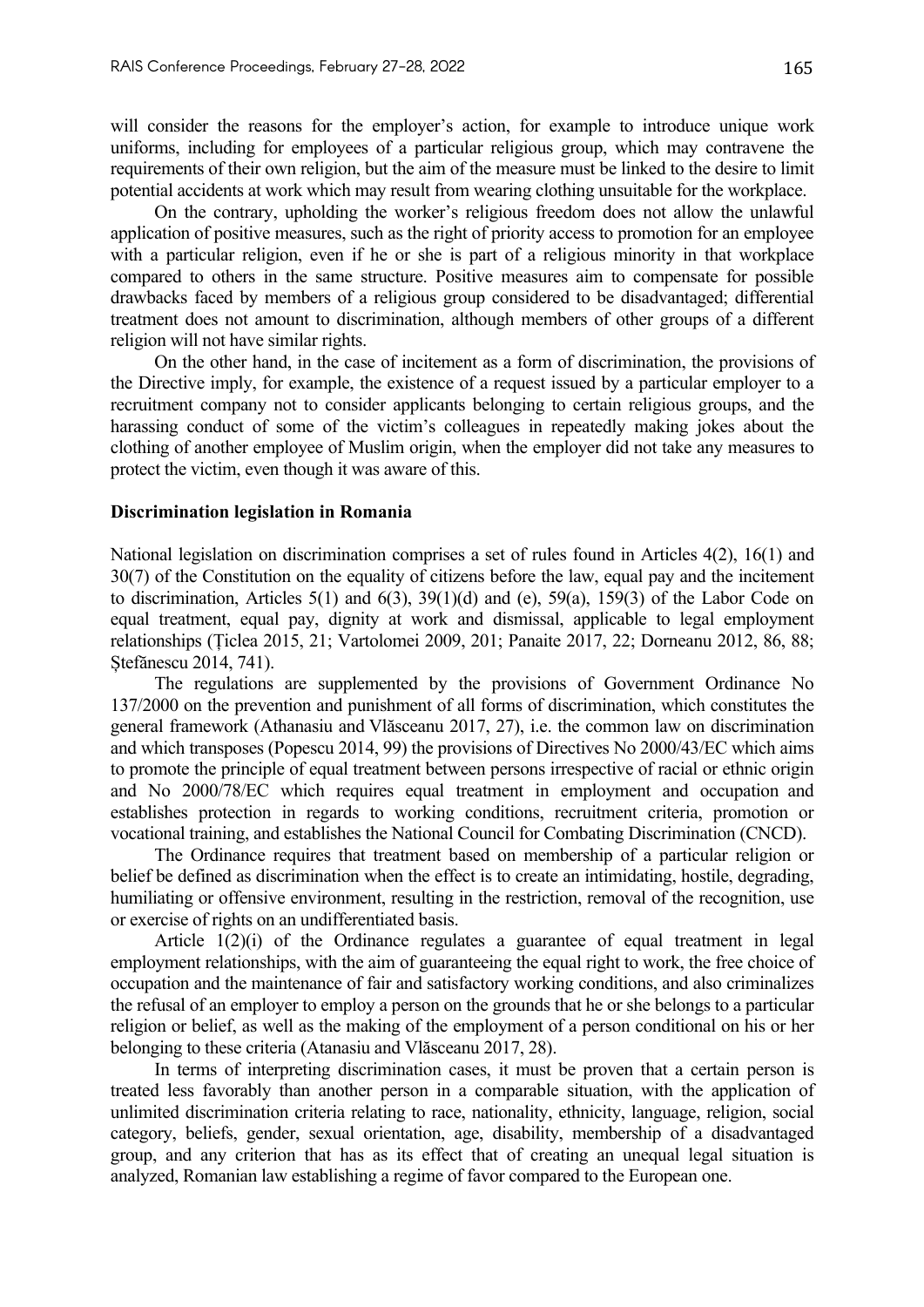The Ordinance regulates as forms of discrimination the direct discrimination, the indirect discrimination through apparently neutral practices of the perpetrator, instigation, harassment, victimization as a form of adverse treatment of the perpetrator towards the victim who has lodged a complaint against them, the multiple discrimination through the accumulation of several criteria, but also the concept of positive discrimination as the introduction of specific rules favoring disadvantaged groups, whom the majority has an attitude of rejection or marginalization, and who are thus in a situation of inequality with those belonging to the majority.

Achieving the beneficial effect presupposes the possibility for the national court to classify as an act of harassment the employer's conduct to create a hostile environment, for example in terms of pay (Gâlcă 2018, 96), by not granting a proportionate remuneration, without recognizing the protected criteria.

Law no. 202 of 19 April 2002 on equal opportunities and equal treatment for women and men has as its legal basis the elimination of all forms of discrimination based on sex, respectively the guarantee (Dimitriu 2016, 324) of equal opportunities between women and men. Law no. 232/2018 amended the Law no. 202/2002, introducing a new concept on non-discrimination, namely that of psychological harassment, without identifying other forms (Brenneur 2012*,* 70), such as strategic harassment.

#### **Dispute resolution. Procedural aspects**

The person who considers him/herself a victim of discrimination has the right to refer the matter to the National Council for Combating Discrimination (CNCD), according to GO no. 137/2000 on preventing and sanctioning all forms of discrimination, art. 20 para. 1, within (Tăbârcă 2008, 347) 1 year from the date of the discriminatory act or from the date on which the victim could have become aware of the discriminatory act, or to file a claim with the competent court, asking for compensation, restoration of the previous situation and annulment of the situation arising from the discrimination, within 3 years. According to the provisions of Article 30(1), where the complaint of employees who consider themselves discriminated against on grounds of sex has not been settled by mediation at the level of the employer, the victim of such discrimination has the possibility to lodge a complaint with the competent institution or court within 3 years of the date of the offence in question.

According to Law no. 202/2002, employees who consider themselves discriminated against on the grounds of their sex have the right to lodge complaints or appeals (Vieriu 2016, 410) against the employer, to address the trade union or the employees' representative in the workplace in order to settle the dispute, to lodge a complaint with the competent institution or with the court, within 3 years from the date of the offence in question. In this regard, National Agency for Equal Opportunities receives complaints or grievances concerning acts carried out against the normative provisions on the application of the principle of equal opportunities and treatment between women and men, as well as in cases of discrimination on the basis of sex. The provisions of Article 29(1) also provide for trade union confederations to deal with requests from employees regarding the receipt of complaints from victims of discrimination and mediation with employers.

These provisions may in practice create a certain parallelism of possible actions by the employee, giving rise to different solutions by the courts.

The decision of the CNCD to admit the existence of discriminatory acts has a strong probative value before the court, but the court is not bound to respect this decision, which has the value of an advisory opinion. The CNCD procedure is similar to that of the courts, but these institutions do not issue decisions at the same legal level. In practice, if the CNCD has decided that an employee is the victim of discrimination, a court may decide that there is no such discrimination.

If the decision of the CNCD has been challenged in administrative proceedings and the administrative law court has upheld it, we will have two different court decisions by different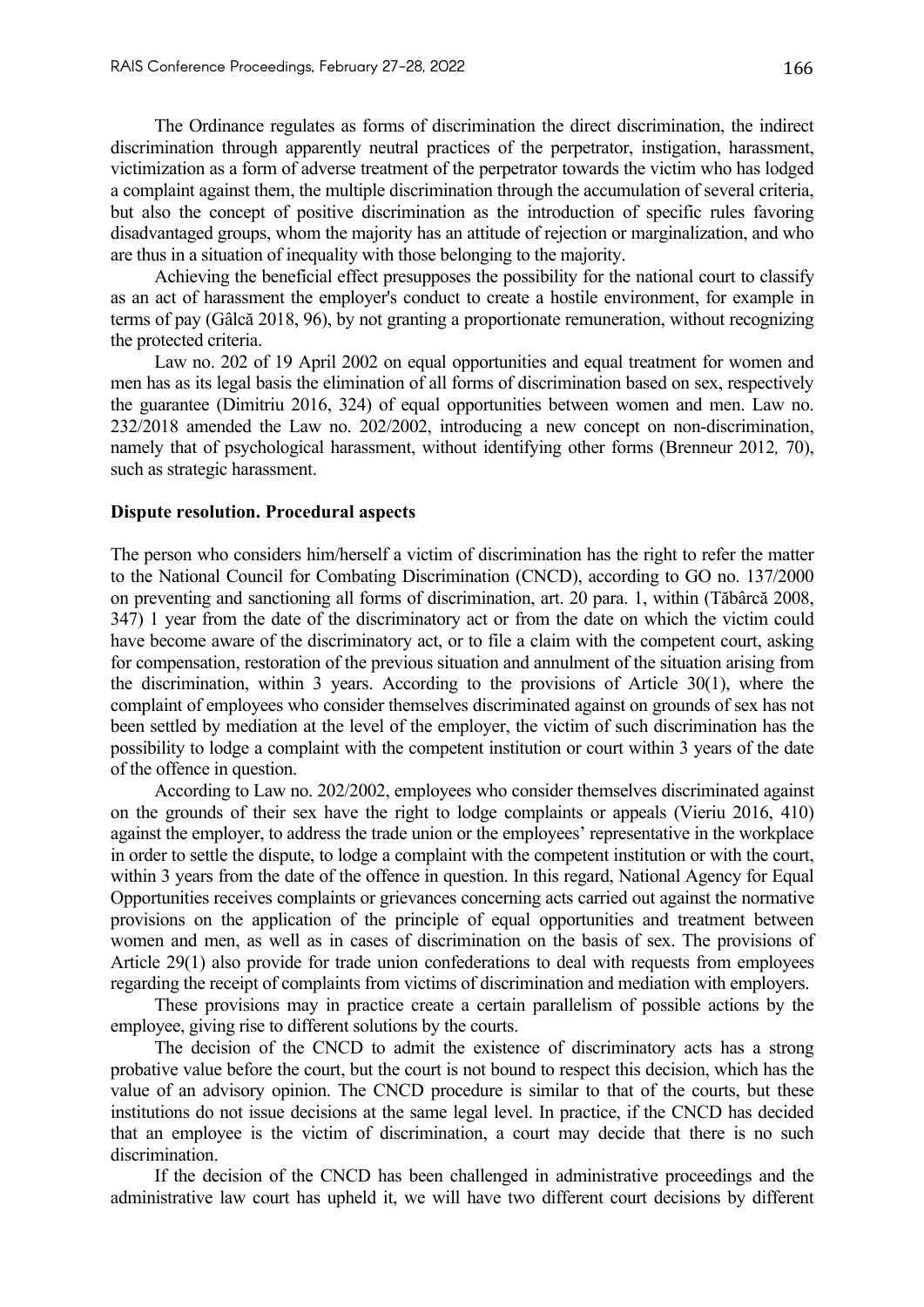courts, but with the same subject matter. By Decision No 211 of January 18, 2019, the High Court of Cassation and Justice ruled that, in the case of an action in tort for damages arising from wage discrimination, the alleged act of discrimination occurring in the context of an employment relationship, i.e. a relationship governed by the Labor Code, jurisdiction belongs to the labor law court in whose district the plaintiff is domiciled and not to the administrative court, since there is no employment relationship, as a relationship governed by special law.

On the other hand, the Constitutional Court ruled through Decisions No 818 - 821/2008, 997/2008, 1325/2008 on the unconstitutionality of articles 2 (3), 20 (3) and 27 (1) of the ordinances, insofar as they would imply that the courts or the National Council for Combating Discrimination have the power to annul or refuse the application of legal acts, considering them to be discriminatory, or to replace them with judicially created rules or other legal acts.

# **Conclusions**

With regard to combating discrimination on the grounds of religion and belief, the exception of positive measures is accepted as direct intervention by states through the introduction of regulations to grant additional rights to persons or groups considered disadvantaged. On the other hand, it can be noted that European regulations, as well as the national laws of the Member States in which they have been transposed, do not contain a list of cases in which the principle of equal treatment has been infringed, which would enable the courts to assess with certainty whether discrimination has occurred. As a result, Member States have the right to extend their rules in this area beyond the restrictive provisions of the directives, for example by limiting the criteria for discrimination.

In the case of religion, the regulation becomes deficient, as there are no unequivocal rules in this respect, so that the victim has to prove differential treatment and does not directly obtain protection of their religious freedom. The vagueness of the regulation has thus led to the need for interpretation by means of European case law, with the courts not infrequently giving subjective rulings on cases of discrimination, generally when considering acts of indirect discrimination which are apparently neutral in nature, since the victim is not always easily identifiable and the principle of equal treatment cannot therefore be acknowledged.

We have also noted, with regard to the freedom of religious organizations, a regime of exception accepted at European level, favorable to these institutions, to the detriment of the fundamental rights of their employees. In this respect, the inequality derives from the limitation of the effects of the legal relationship derived from the individual employment contract, strengthening the religious perspective, with the obligation to respect the ethos of the organization, even when employees have a different faith. Thus, the ethos of the organization becomes a justified objective motivating non-discrimination, constituting a real underlying clause of the individual employment contract, although the legality of such a directly introduced clause may be questionable in terms of the fundamental rights of employees in a legal employment relationship.

In terms of proving the case of discrimination, the employee's public expression against the ethos of the organization is sufficient evidence, considering the negative impact on the public image of the institution in question. In this respect, the shortcomings in defining the criterion of religion will also allow agnostic or atheist organizations to benefit from the same rights as religious ones, as the non-compliance of their own employees with their requirements becomes a justified objective in proving non-discrimination.

In conclusion, we can appreciate the existence of contrary provisions by the legislator in the area of discrimination based on religion and belief. In practice, although it accepts the concept of loyalty to the ethos of a religious organization, it regulates against discrimination on the basis of religion or belief. However, the legislator, while protecting the rights of religious organizations, does not act in favor of the employees of these institutions. In this respect, the rights of employees